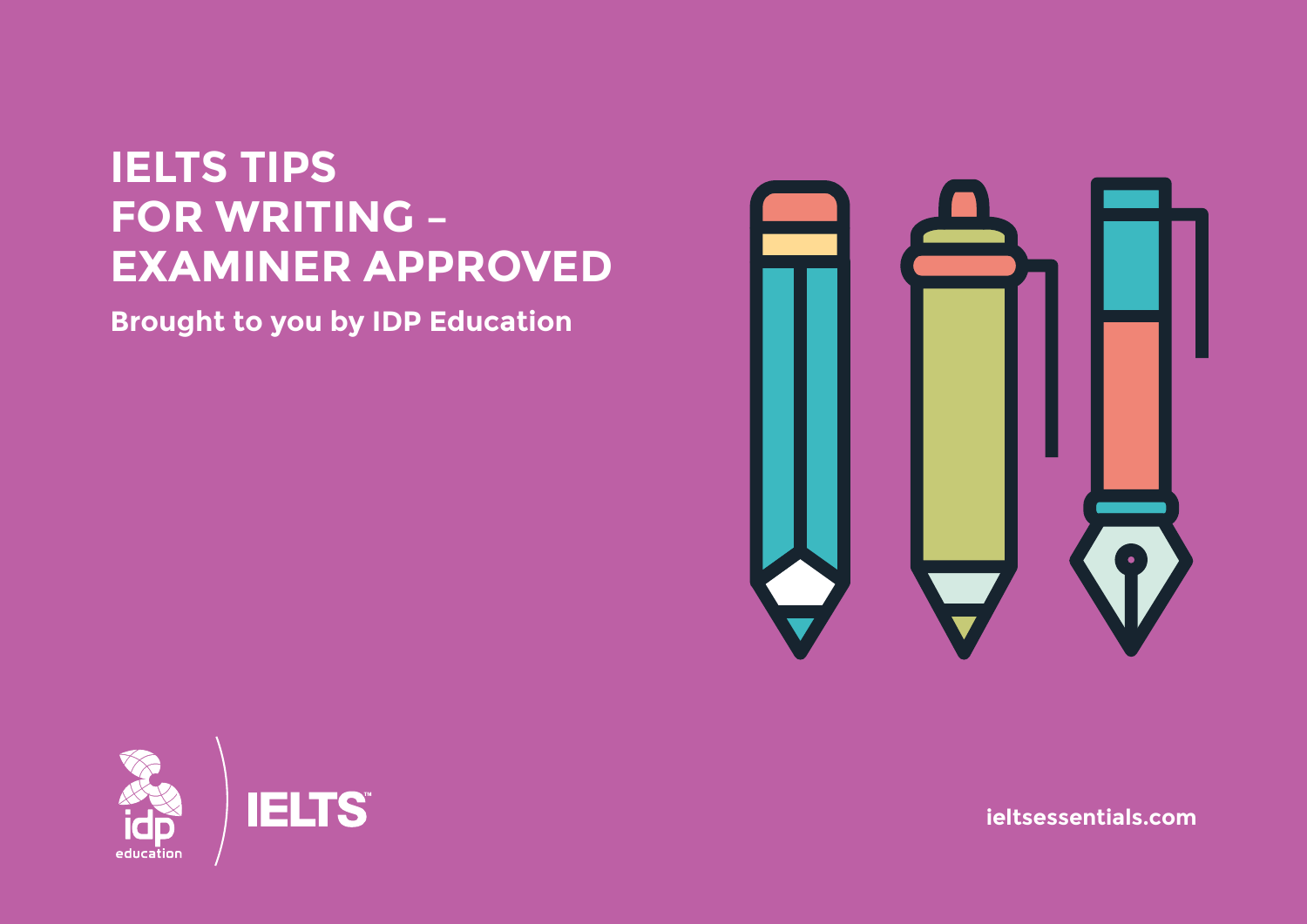# **INTRODUCTION**

If you're reading this guide, chances are you're either preparing for IELTS yourself, or supporting someone who is going to sit the test.

You know that preparation is the key to success in IELTS and you're ready to put the time and effort into improving your English and perfecting your test technique.

Whether your goal is to study, work or live in an English-speaking environment, this list of examiner approved test tips will help you to understand what examiners are looking for and provide helpful insights and reminders to help you do your best in the IELTS Writing test.

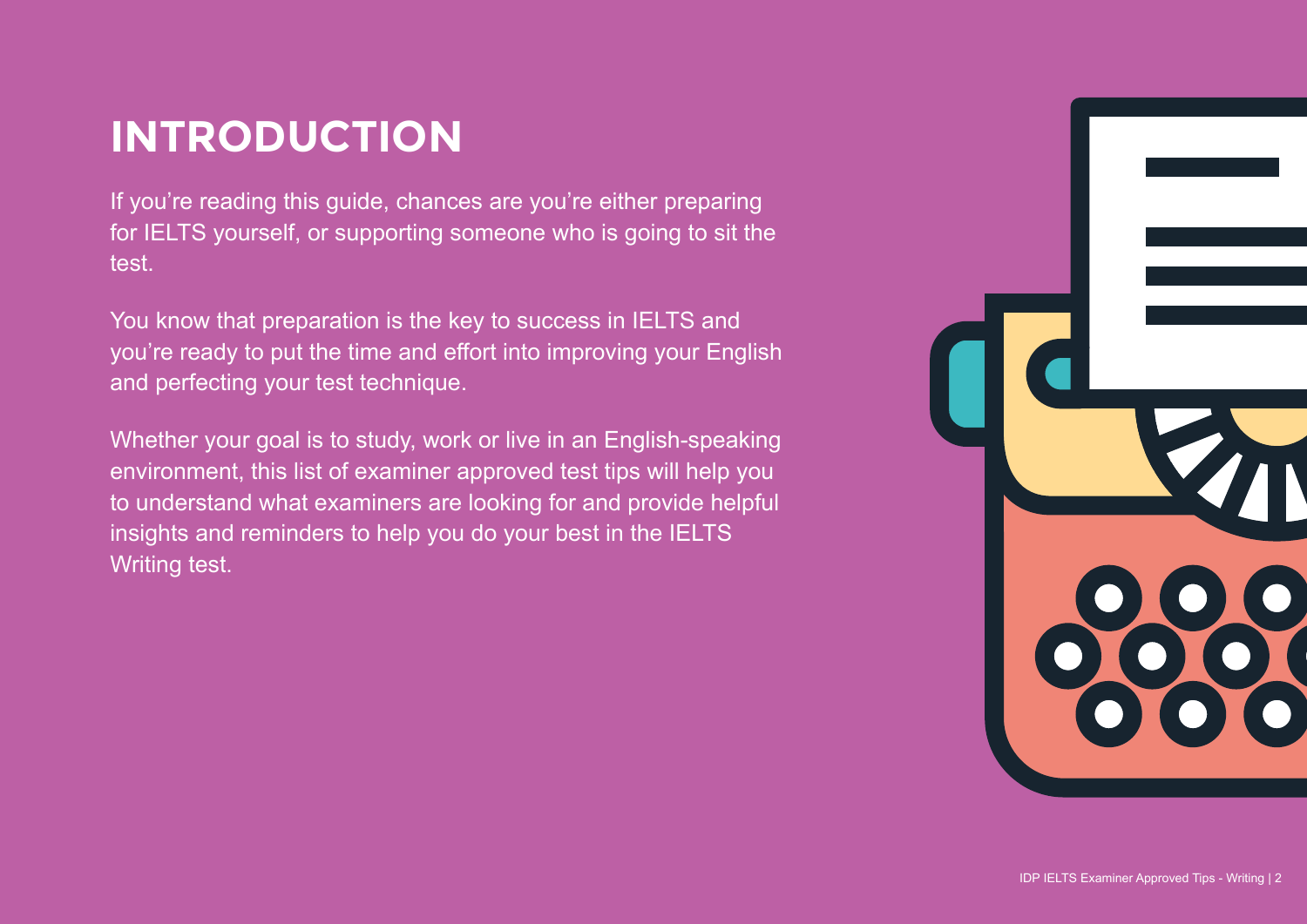## **WRITING TEST FORMAT**



There are two parts. Responses to Task 1 and Task 2 should be written in a formal style.

**Task 1:** you are presented with a graph, table, chart or diagram and are asked to summarise and report the information in your own words. You may be asked to select and compare data, describe the stages of a process, describe an object or how something works.

**Task 2:** you are asked to write an essay in response to a point of view, argument or problem. Task 2 contributes twice as much as Task 1 to the Writing score.

Topics of general interest to, suitable for and easily understood by candidates entering undergraduate/ postgraduate studies or seeking professional registration.



### Academic (60 minutes) **General Training (60 minutes)**

There are two parts.

**Task 1:** you are presented with a situation and are asked to write a letter requesting information or explaining the situation. The letter may be personal, semi-formal or formal in style.

**Task 2:** you are asked to write an essay in response to a point of view, argument or problem. The essay can be less formal in style with a more personal response than the Academic Writing Task 2 essay. Task 2 contributes twice as much as Task 1 to the Writing score.

Topics are of general interest.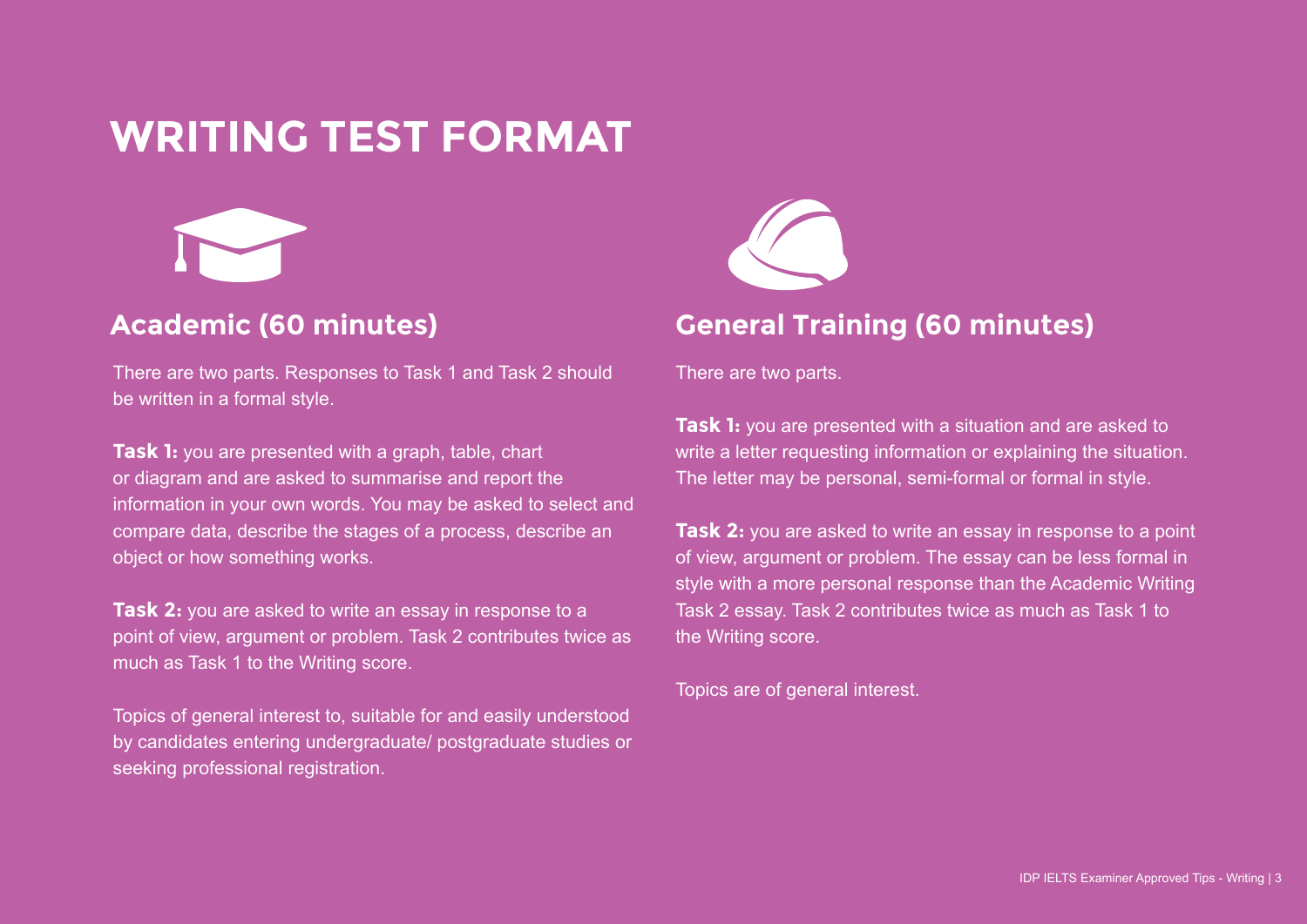# **WRITING TIPS**

**1.** In your Writing test there are no right or wrong answers or opinions. The examiners are assessing how well you can use your English to report information and express ideas.

**2.** Analyse the questions carefully to make sure your answer addresses all the points covered by the question at the end, if you have time.

**3.** Notice the minimum word limit. If you write less than 150 words for Task 1 and less than 250 for Task 2, you will lose marks.

**4.** Be careful to use your own words because the examiner will not include words copied from the question in the word count.

**5.** You must write both your answers in full, not in note form or in bullet points. You must arrange your ideas in paragraphs, to show the examiner that you are able to organise your main and supporting points.

**6.** You do not have to write very long sentences to do well in your Writing test. If sentences are too long, they will become less coherent and also make it harder for you to control the grammar.

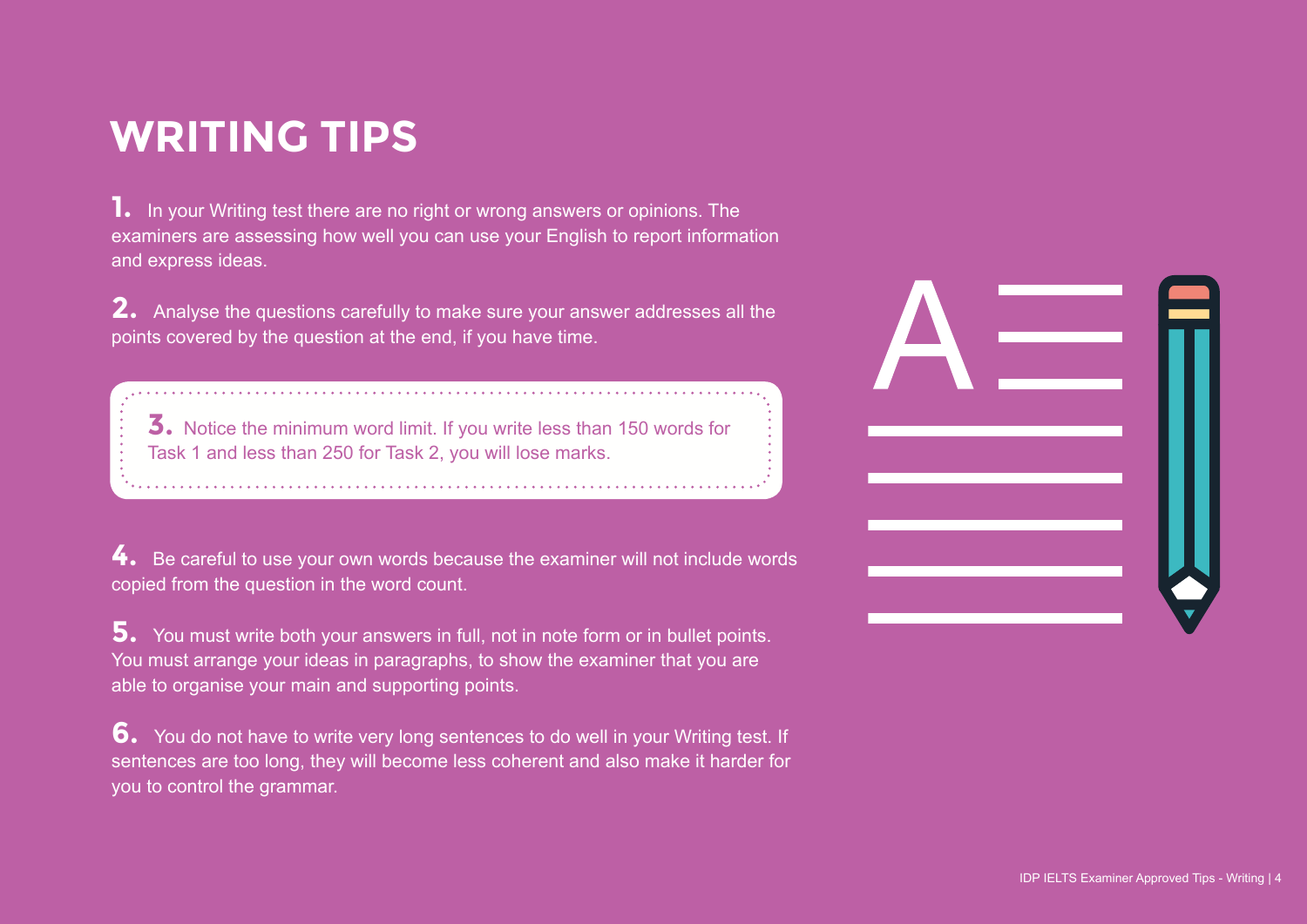**7.** In Academic Writing Task 1 you have to select and compare relevant information from data presented in a graph, table or diagram. In your introduction, do not copy the text from the question. Use your own words. You shouldn't try to interpret or give reasons for the data; keep your response factual.

**8.** Task 2 of the Academic Writing test is an essay. Don't forget to plan your essay structure before you start writing. You should include an introduction, ideas to support your argument or opinion, real-life examples to illustrate your points, and a conclusion based on the information you have provided.

**9.** You have 40 minutes to write your Task 2 essay. Make sure you give yourself up to five minutes to plan your answer before you start writing. Also leave five minutes at the end to review your answer and check for mistakes.

**11.** Memorising a model answer for the Writing test won't help you. The examiner will see that your answer does not match the topic of the essay.

**12.** Many candidates confuse singular and plural nouns. For example, the plural form for many nouns includes an 's' – students, journals, articles, issues. Pay attention to this when writing.

**13.** Take care to spell words correctly. Standard American, Australian and British spellings are acceptable in IELTS.

**10.** Make your position or point of view as clear as possible in your essay for Academic Writing Task 2. Your last paragraph should be a conclusion which is consistent with the arguments you have included in your essay.